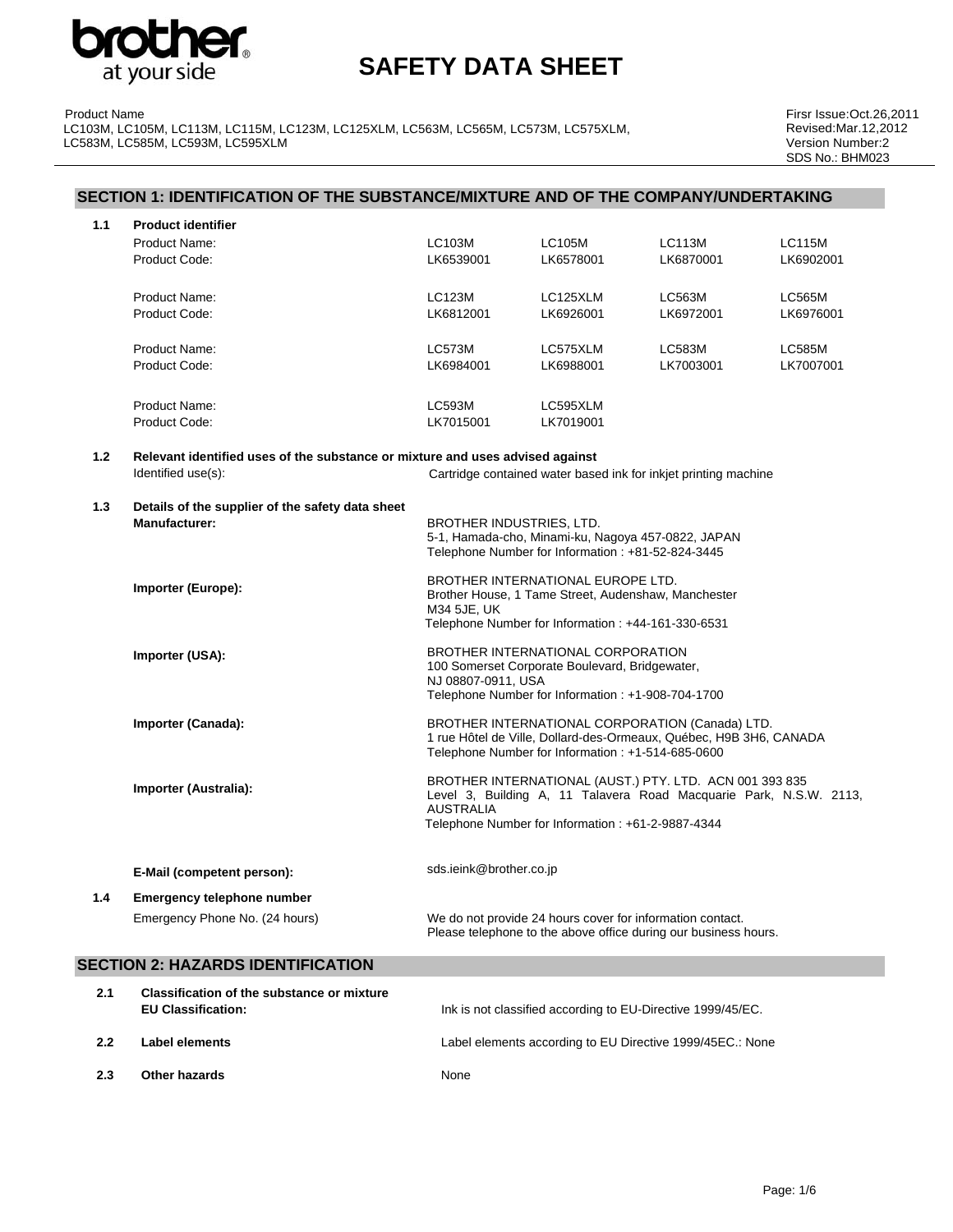

Product Name LC103M, LC105M, LC113M, LC115M, LC123M, LC125XLM, LC563M, LC565M, LC573M, LC575XLM, LC583M, LC585M, LC593M, LC595XLM

## **SECTION 3: COMPOSITION/INFORMATION ON INGREDIENTS**

#### **3.2 Mixtures**

| CHEMICAL NAME | CAS No.    | EC No.     | % by weight | EU Symbol      | <b>EU Risk Phrases</b> |
|---------------|------------|------------|-------------|----------------|------------------------|
| Glycerol      | 56-81-5    | 200-289-5  | $10 - 20$   | Not classified | Not classified         |
| Magenta Dye   | Registered | Registered | < 2.5       | N              | R51/53                 |
| Water         | 7732-18-5  | 231-791-2  | $65 - 80$   | Not classified | Not classified         |

## **SECTION 4: FIRST AID MEASURES**

| 4.1 | Description of first aid measures<br>Inhalation:                              | Remove to fresh air area and obtain medical attention immediately.                                                                                                                               |
|-----|-------------------------------------------------------------------------------|--------------------------------------------------------------------------------------------------------------------------------------------------------------------------------------------------|
|     | Skin Contact:                                                                 | Wash with water and soap. If irritation continues, obtain medical attention.                                                                                                                     |
|     | Eye Contact:                                                                  | Flush immediately with gentle running water for 15 minutes at least. If<br>irritation continues, obtain medical attention.                                                                       |
|     | Ingestion:                                                                    | Rinse mouth with water, give one or two of glasses of water, and obtain<br>medical attention immediately.                                                                                        |
| 4.2 | Most important symptoms and effects, both<br>acute and delayed                | Inhalation:<br>No harmful effects are expected under normal use.<br>Over exposure to vapor or mist, may cause symptoms such as respiratory<br>irritation, cough, dizziness, headache and nausea. |
| 4.3 | Indication of any immediate medical attention<br>and special treatment needed | None                                                                                                                                                                                             |

### **SECTION 5: FIRE-FIGHTING MEASURES**

| 5.1 | <b>Extinguishing media</b><br>Suitable Extinguishing Media: | Water, CO <sub>2</sub> , Foam, Dry chemical.                                                              |
|-----|-------------------------------------------------------------|-----------------------------------------------------------------------------------------------------------|
|     | Unsuitable Extinguishing Media:                             | None.                                                                                                     |
| 5.2 | Special hazards arising from the substance or<br>mixture    | May produce toxic fumes of carbon monoxide, carbon dioxide, nitrogen oxides,<br>sulfur oxides if burning. |
| 5.3 | <b>Advice for fire-fighters</b>                             | Use self-contained breathing apparatus.                                                                   |

### **SECTION 6: ACCIDENTAL RELEASE MEASURES**

| 6.1 | Personal precautions, protective equipment<br>and emergency procedures | Avoid contact with eyes, skin and clothing.                                             |
|-----|------------------------------------------------------------------------|-----------------------------------------------------------------------------------------|
| 6.2 | <b>Environmental precautions</b>                                       | Do not release to surface water or ground water.                                        |
| 6.3 | Methods and material for containment and<br>cleaning up                | Wipe up ink with absorbent towel. Wash with water<br>to remove remaining traces of ink. |
| 6.4 | Reference to other sections                                            | See Section: 8.                                                                         |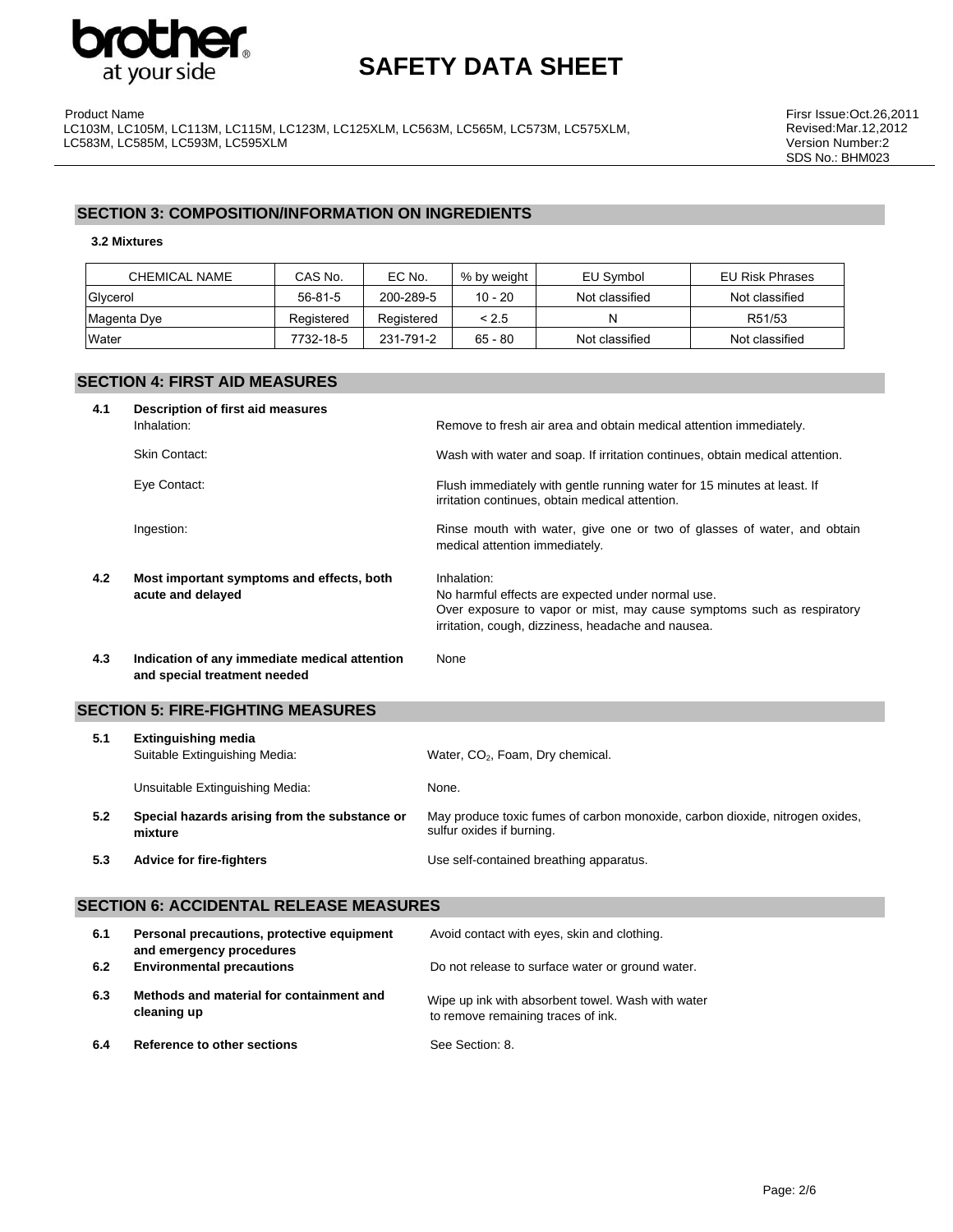

Product Name LC103M, LC105M, LC113M, LC115M, LC123M, LC125XLM, LC563M, LC565M, LC573M, LC575XLM, LC583M, LC585M, LC593M, LC595XLM

Firsr Issue:Oct.26,2011 Revised:Mar.12,2012 Version Number:2 SDS No.: BHM023

### **SECTION 7: HANDLING AND STORAGE**

| 7.1 | Precautions for safe handling                                   | Avoid contact with skin, eyes and clothing.                    |
|-----|-----------------------------------------------------------------|----------------------------------------------------------------|
| 7.2 | Conditions for safe storage, including any<br>incompatibilities | Keep out of reach of children. Store in a cool and dark place. |
|     |                                                                 |                                                                |

**7.3** Specific end use(s) **Cartridge contained water based ink for inkjet printing machine** 

### **SECTION 8: EXPOSURE CONTROLS/PERSONAL PROTECTION**

**8.1 Control parameters** 

#### **Occupational Exposure Limits:**

|     | CHEMICAL NAME            | <b>OSHA PEL</b>                    | <b>ACGIH TLV</b> | EU IOELV    |
|-----|--------------------------|------------------------------------|------------------|-------------|
|     | Glycerol                 | (as mist)                          | (as mist)        | <b>Not</b>  |
|     |                          | Total dust TWA 15mg/m <sup>3</sup> | TWA 10 $mq/m3$   | established |
| 8.2 | <b>Exposure controls</b> |                                    |                  |             |

| ∪.∠ | <b>LADUSULE CUILLUIS</b><br>Appropriate engineering controls<br><b>Personal Protection</b> | Use in a ventilated area.         |
|-----|--------------------------------------------------------------------------------------------|-----------------------------------|
|     | Eye/face protection                                                                        | Not required under normal use.    |
|     | Skin protection                                                                            | Not required under normal use.    |
|     | Hand protection                                                                            | Not required under normal use.    |
|     | Respiratory protection                                                                     | Not required under normal use.    |
|     | Other:                                                                                     | Not applicable.                   |
|     | <b>Environmental Exposure Controls</b>                                                     | Avoid release to the environment. |

### **SECTION 9: PHYSICAL AND CHEMICAL PROPERTIES**

#### **9.1 Information on basic physical and chemical properties**

| Appearance (20 °C)                                         | Dark red liquid                                  |
|------------------------------------------------------------|--------------------------------------------------|
| Odor                                                       | Slight odor                                      |
| Odor threshold (ppm)                                       | Not available                                    |
| pH (Value)                                                 | $7 - 9$                                          |
| Melting point $(^{\circ}C)$ / Freezing point $(^{\circ}C)$ | Melting point( $^{\circ}$ C) : <-5 $^{\circ}$ C  |
| Boiling point/boiling range (°C)                           | Boiling point( $^{\circ}$ C) : >100 $^{\circ}$ C |
| Flash point (°C)                                           | Does not flash at 93.3°C or lower                |
|                                                            | (Tag closed cup & Cleveland opened cup)          |
| Evaporation rate                                           | Not available                                    |
| Flammability (solid, gas)                                  | LEL: Not available UEL: Not available            |
| Explosive limit ranges                                     | Not available                                    |
| Vapor pressure (Pa)                                        | Not available                                    |
| Vapor density (Air=1)                                      | Not available                                    |
| Density $(g/cm3)$                                          | $1.0 - 1.1$ g/ml                                 |
| Solubility (Water)                                         | Soluble                                          |
| Solubility (Other)                                         | Not available                                    |
| Partition coefficient (n-Octanol/water)                    | Not available                                    |
| Auto ignition point (°C)                                   | $>400^{\circ}$ C                                 |
| Decomposition temperature (°C)                             | Not available                                    |
| Viscosity (mPa. s)                                         | $1 - 5$ mPa $\cdot$ s                            |
| <b>Explosive properties</b>                                | Not available                                    |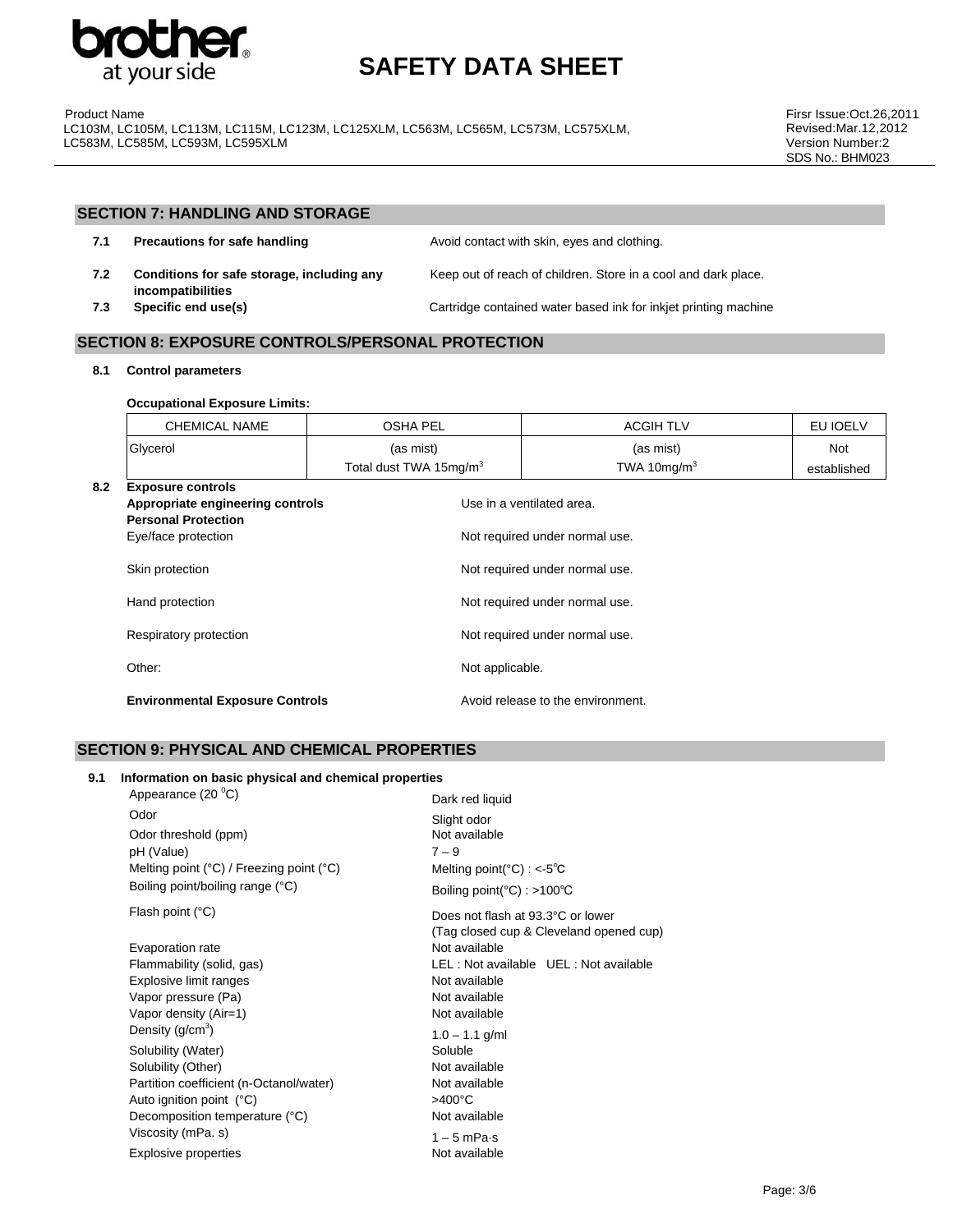

Product Name LC103M, LC105M, LC113M, LC115M, LC123M, LC125XLM, LC563M, LC565M, LC573M, LC575XLM, LC583M, LC585M, LC593M, LC595XLM

Firsr Issue:Oct.26,2011 Revised:Mar.12,2012 Version Number:2 SDS No.: BHM023

**9.2** Other information **Not available** 

Not available

### **SECTION 10: STABILITY AND REACTIVITY**

- **10.1 Reactivity** None
- **10.2 Chemical stability Stable** Stable
- **10.3 Possibility of hazardous reactions Will not occur**
- 
- 
- 

**10.4 Conditions to avoid** High-temperature or High-humidity **10.5 Incompatible materials 10.5 Incompatible materials Acids**, Bases, Oxidizing agents, Reducing agents **10.6 Hazardous Decomposition Product(s)** Carbon monoxide, Carbon dioxide, Nitrogen oxides, Sulfur oxides

## **SECTION 11: TOXICOLOGICAL INFORMATION**

**11.1 Information on toxicological effects Acute toxicity** (oral): **and increase than 2000mg/kg. LD<sub>50</sub> of ink is greater than 2000mg/kg. Skin corrosion/irritation:** Ink is classified as a NON IRRITANT

**Reproductive toxicity:** Not available **STOT-single exposure:** Not available **STOT-repeated exposure:** Not available **Aspiration hazard: Not available Not available** 

**Serious eye damage/irritation:** Ink is classified as a MINIMAL IRRITANT **Respiratory or skin sensitization: Respiratory sensitization : Not available** Skin sensitization : Non-sensitizer **Mutagenicity: Ames test : Negative Ames test : Negative Carcinogenicity:** Ingredients of ink have not been classified as carcinogens according to IARC monographs, NTP, and OSHA regulated. **Potential Health Effects:** Eye : Ink may cause slight irritation. Skin : Prolonged exposure to ink may cause irritation. Ingestion : Ink may cause gastrointestinal or other adverse effects. Inhalation : Not expected to be a route of exposure under normal use. Over exposure may cause respiratory irritation.

#### **SECTION 12: ECOLOGICAL INFORMATION**

| 12.1 | Toxicitv                                  | Not available |
|------|-------------------------------------------|---------------|
| 12.2 | Persistence and degradability             | Not available |
| 12.3 | <b>Bioaccumulative potential</b>          | Not available |
| 12.4 | <b>Mobility in soil</b>                   | Not available |
| 12.5 | <b>Results of PBT and vPvB assessment</b> | Not available |
| 12.6 | Other adverse effects                     | Not available |

#### **SECTION 13: DISPOSAL CONSIDERATIONS**

**13.1 Waste treatment methods** Dispose in accordance with federal, state and local regulations.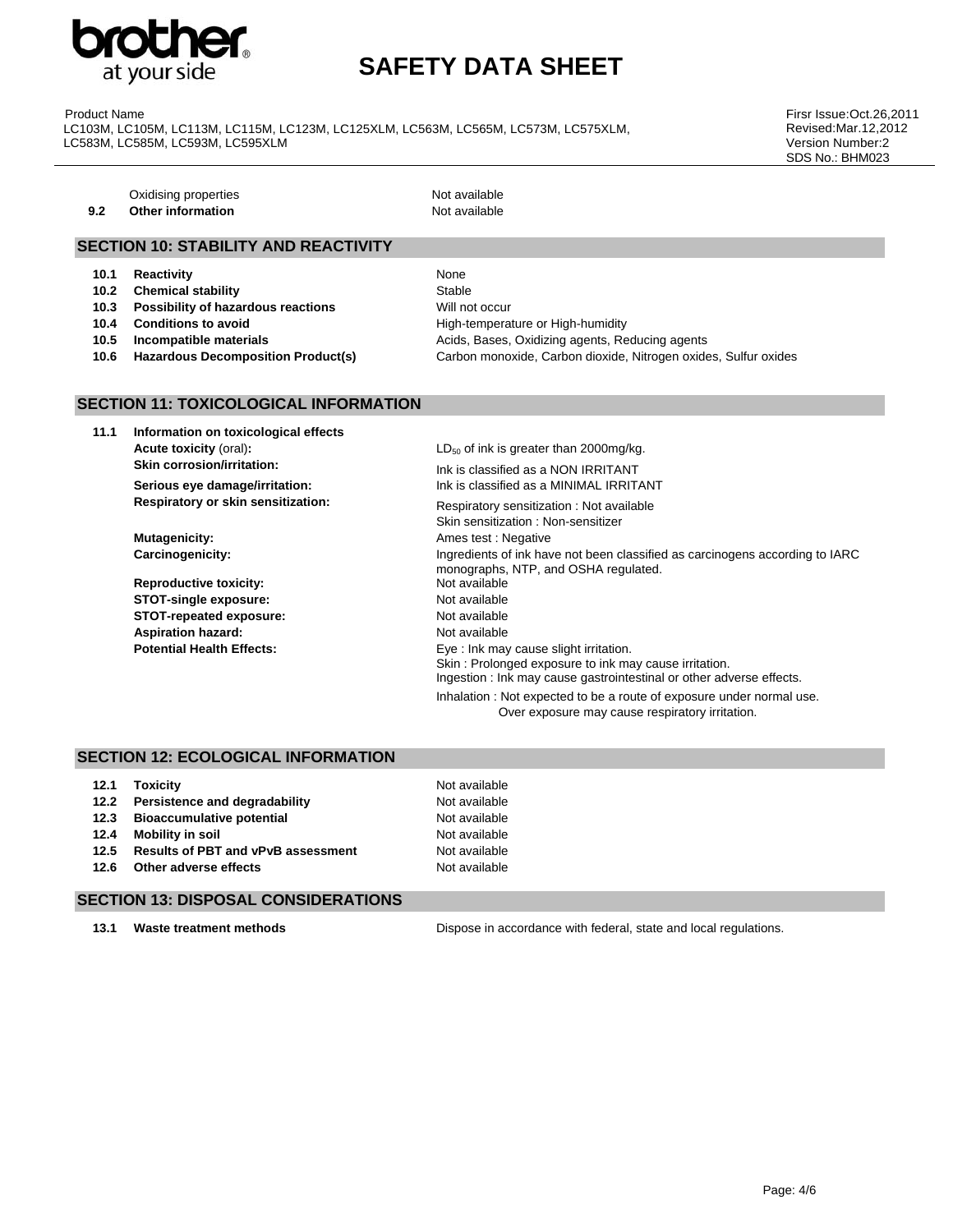

Product Name LC103M, LC105M, LC113M, LC115M, LC123M, LC125XLM, LC563M, LC565M, LC573M, LC575XLM, LC583M, LC585M, LC593M, LC595XLM

Firsr Issue:Oct.26,2011 Revised:Mar.12,2012 Version Number:2 SDS No.: BHM023

| <b>SECTION 14: TRANSPORT INFORMATION</b> |                                                                            |                                   |  |  |
|------------------------------------------|----------------------------------------------------------------------------|-----------------------------------|--|--|
| 14.1                                     | UN number                                                                  | None                              |  |  |
| 14.2                                     | <b>Proper Shipping Name</b>                                                | None                              |  |  |
| 14.3                                     | Transport hazard class(es)                                                 | None                              |  |  |
| 14.4                                     | <b>Packing Group</b>                                                       | None                              |  |  |
|                                          | US Department of Transportation (DOT):                                     | Not regulated as dangerous goods. |  |  |
|                                          | Maritime Transport IMDG:                                                   | Not regulated as dangerous goods. |  |  |
|                                          | Air Transport ICAO/IATA:                                                   | Not regulated as dangerous goods. |  |  |
| 14.5                                     | <b>Environmental hazards</b>                                               | Not available                     |  |  |
| 14.6                                     | Special precautions for user                                               | None                              |  |  |
| 14.7                                     | Transport in bulk according to Annex II of<br>MARPOL73/78 and the IBC Code | Not applicable                    |  |  |
|                                          | <b>SECTION 15: REGULATORY INFORMATION</b>                                  |                                   |  |  |
| 15.1                                     | Safety, health and environmental                                           | EUROPEAN REGULATIONS              |  |  |

| 15.1 | Safety, nealth and environmental<br>regulations/legislation specific for the<br>substance or mixture | EURUPEAN REGULATIONS |                                                                   |
|------|------------------------------------------------------------------------------------------------------|----------------------|-------------------------------------------------------------------|
|      |                                                                                                      | EU Information:      | All components in ink comply with REACH rules and                 |
|      |                                                                                                      |                      | regulations.                                                      |
|      |                                                                                                      | EU Hazard Label:     | Ink is not classified according to EU-Directive                   |
|      |                                                                                                      |                      | 1999/45/EC.                                                       |
|      |                                                                                                      | US REGULATIONS       |                                                                   |
|      |                                                                                                      | US Information:      | All components in ink comply with TSCA rules and                  |
|      |                                                                                                      |                      | regulations.                                                      |
|      |                                                                                                      | Canada REGULATIONS   |                                                                   |
|      |                                                                                                      |                      | Canada Information: WHMIS: Not applicable. (Manufactured article) |
| 15.2 | <b>Chemical Safety Assessment</b>                                                                    | None                 |                                                                   |